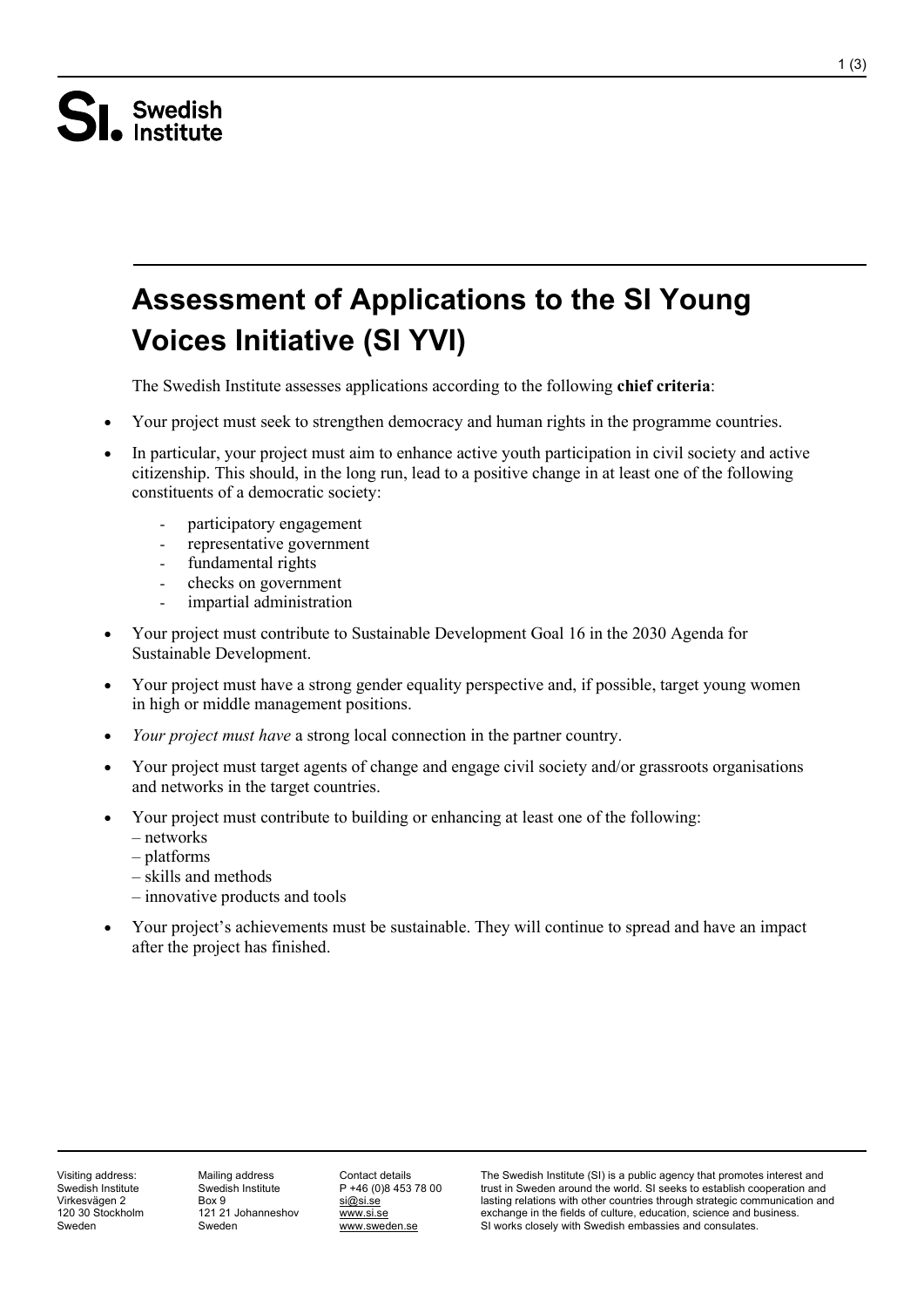#### Further evaluation categories are:

#### *Organisational capacity*

- To what extent do the organisations have the necessary capacity and experience to carry out a project of this kind?
- To what extent do the organisations have the capacity to analyse, plan, follow-up and assess the initiative in a satisfactory way?
- To what extent can the Swedish organisation maintain an acceptable level of financial management and control?
- To what extent does the organisation have established routines for identifying, preventing and dealing with corruption?

•

#### *Relevance*

- To what extent does the project contribute to SDG 16? (0-1-2-3)
- To what extent does the project enhance active youth participation in civil society and active citizenship?
- To what extent is one or more of the project objectives consistent with the constituents of a democratic society given above.
- To what extent do the project's target groups comply with those of the SI YVI programme?

#### *Results and effectiveness*

- To what extent do the expected results contribute to SDG 16 and the constituents of a democratic society given above?
- To what extent are the expected results of the project realistic and measurable?
- To what extent does the project have a cost-effective budget in relation to the planned activities and estimated results?
- How great is the potential for the project and its results to spread more widely in the future?

#### *Sustainability*

- To what extent are the results of the project likely to be sustainable after the conclusion of the project?
- To what extent will the project strengthen the capacity of local partners to manage the long-term outcomes of the project?
- To what extent does the project contribute to building or enhancing one of the following: networks, platforms, skills and methods, innovative products and tools?
- To what extent does the project have a strong gender equality perspective?